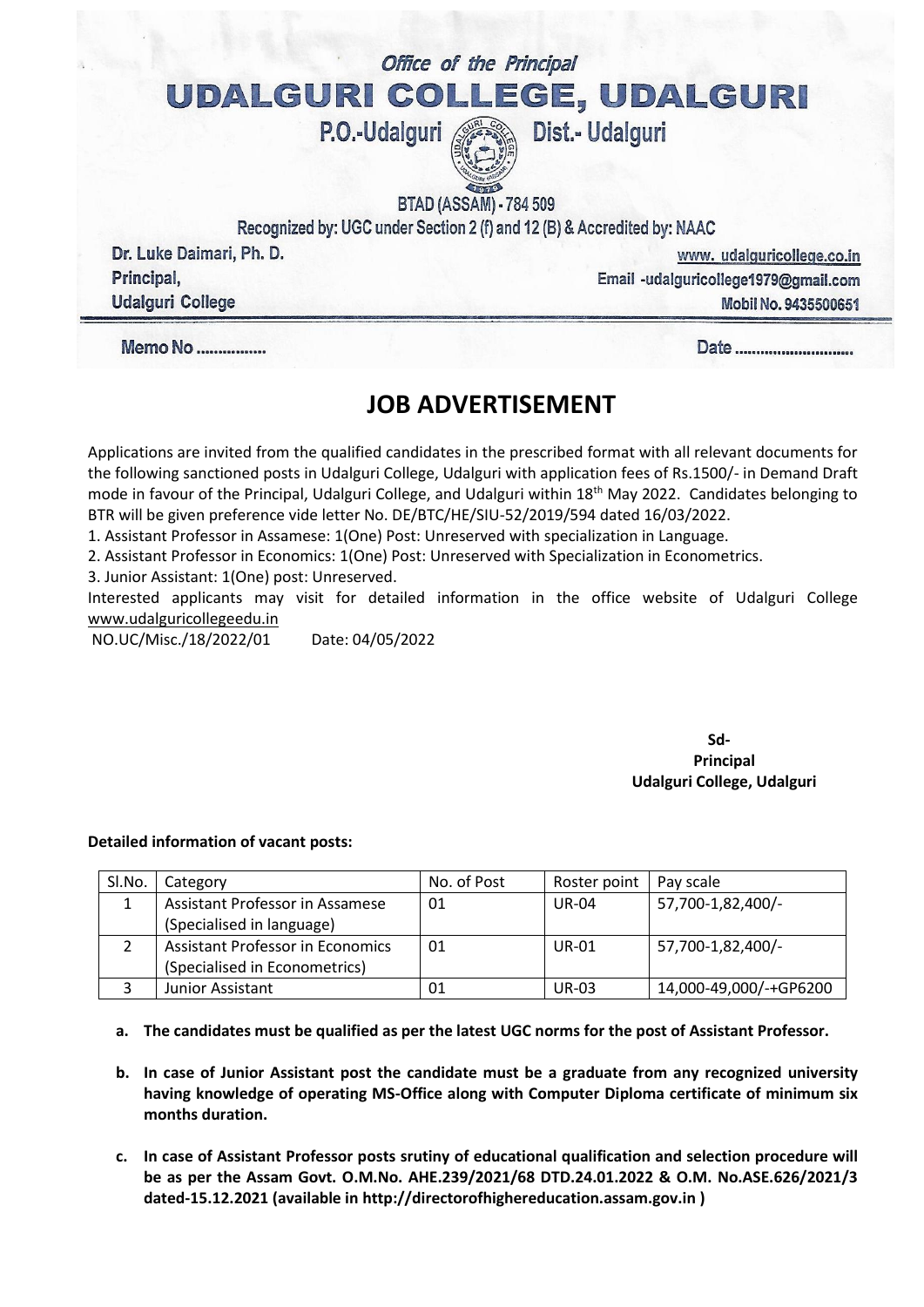- **d. In case of Junior Assistant post the candidates will have to undergo a written test as per Assam Govt. Notification NO. DHE/CE/Misc./341/2016/12 dt-29/04/2017.**
- **e. The age of the candidate should not exceed 38 years as 01.01.2022 with the relaxation of 5 yrs for SC/ST, 3 yrs for OBC/MOBC and 10 yrs for PWD candidates and 2 yrs for EX-Servicemen.**
- **f. In-service candidates must apply through proper channel with NOC obtained from the competent authority.**
- **g. The candidate must have proficiency in local language.**
- **h. Preference shall be given to the candidates belonging to the BTR area provided such candidates possess all the requisite qualifications for selection of an Assistant Professor.**
- i) The candidates will be intimated for interview by mail/SMS/website notice. No Telephonic communication will be entertained.

**Sd-Principal Udalguri College, Udalguri**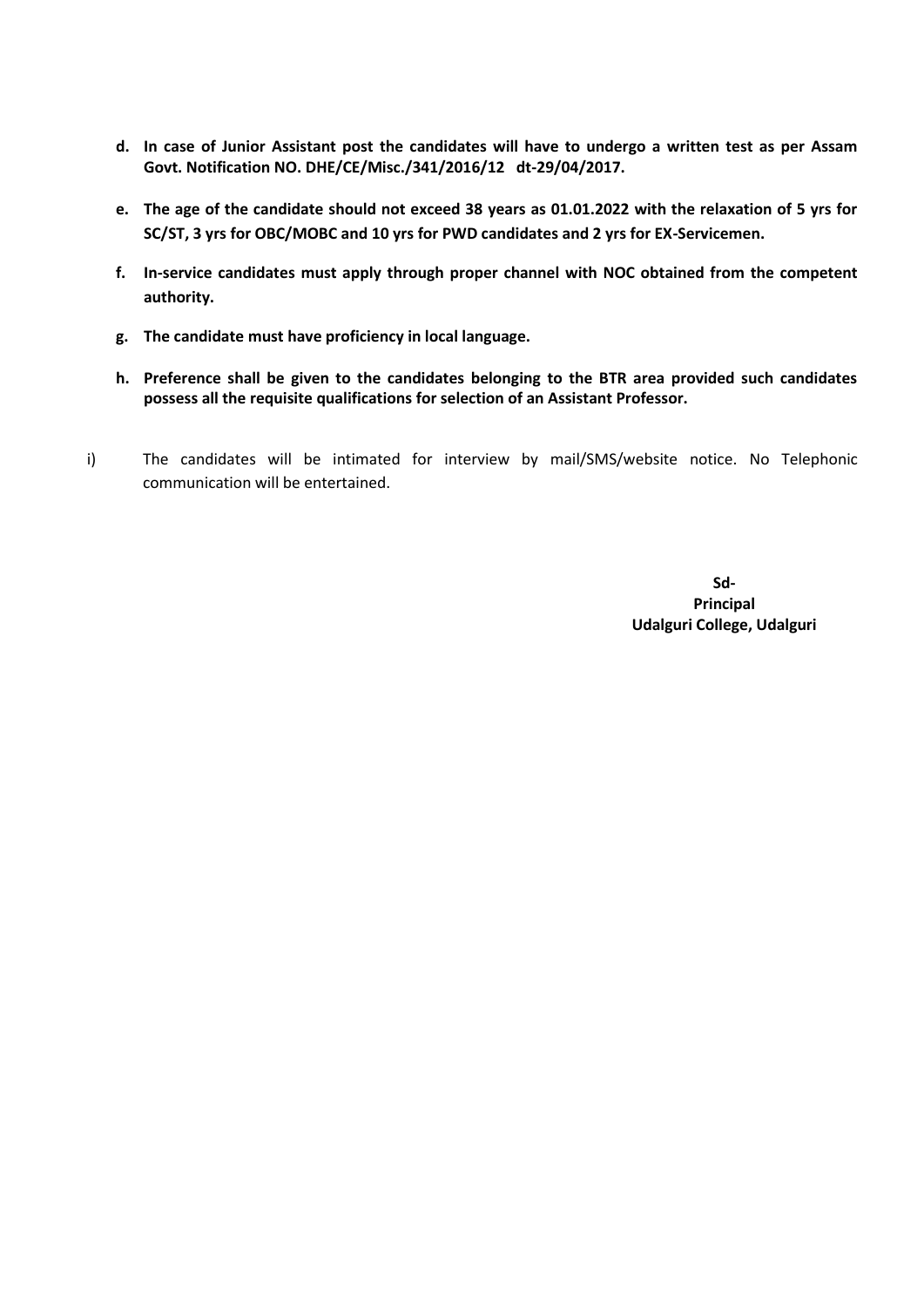REF. ADVERTISEMENT No.UC/Misc./18/2022/01 Published in the Assam Tribune and Amar Asom on 04/05/2022 Photograph

To, The Principal Udalguri College, Udalguri District: Udalguri

| 1.             | Post for which application submitted                                                                                   |                                                                            |
|----------------|------------------------------------------------------------------------------------------------------------------------|----------------------------------------------------------------------------|
| $\overline{2}$ | Name of the Candidate in Block/Capital Letter                                                                          |                                                                            |
| 3              | Name of Father/Mother/Husband/Guardian                                                                                 |                                                                            |
| 4              | Name of Father/Mother/Husband                                                                                          |                                                                            |
| 5              | Category (attach your certificate issued from<br>appropriate authority) (Please tick appropriate sl.no.)               | 1. General<br>2. SC 3. STP<br>4. STH<br>5. OBC/MOBC<br>6. Differently able |
| 6              | Permanent Address of the Candidate (for<br>correspondence) Write your complete address with<br>PIN No.                 |                                                                            |
| $\overline{7}$ | Phone/Mobile No. for Contact                                                                                           |                                                                            |
| 8              | Your Email id which will be used for communication                                                                     |                                                                            |
| 9              | Age of the candidate as on 01/01/22 (attached a self<br>attested copy of HSLC Admit Card)                              |                                                                            |
| 10             | Are you employed? Where? State the organization<br>and the post you hold there                                         |                                                                            |
| 11             | Whether you are applying through NOC from the<br>present employer? Enclose NOC from the present<br>employer            |                                                                            |
| 12             | <b>Educational Qualification</b>                                                                                       | Please fill in the Annexure A                                              |
| 13             | Working Experience in terms of number of years,<br>please attach a certificate issued by the appropriate<br>authority. |                                                                            |
| 14             | Are you proficient in Local Language? (Yes/No                                                                          |                                                                            |
| 15             | Are you a Resident of BTR area? If so, how? Attach a<br>certificate                                                    |                                                                            |
| 16             | Details of Application Fee paid                                                                                        |                                                                            |
| 17             | a. Demand Draft No. and Date                                                                                           |                                                                            |
|                | b. Amount in Rs.                                                                                                       |                                                                            |

I certify that the particulars stated above are true and nothing has been concealed. . If anything is detected contrary to what is stated above, my candidature is liable to be cancelled.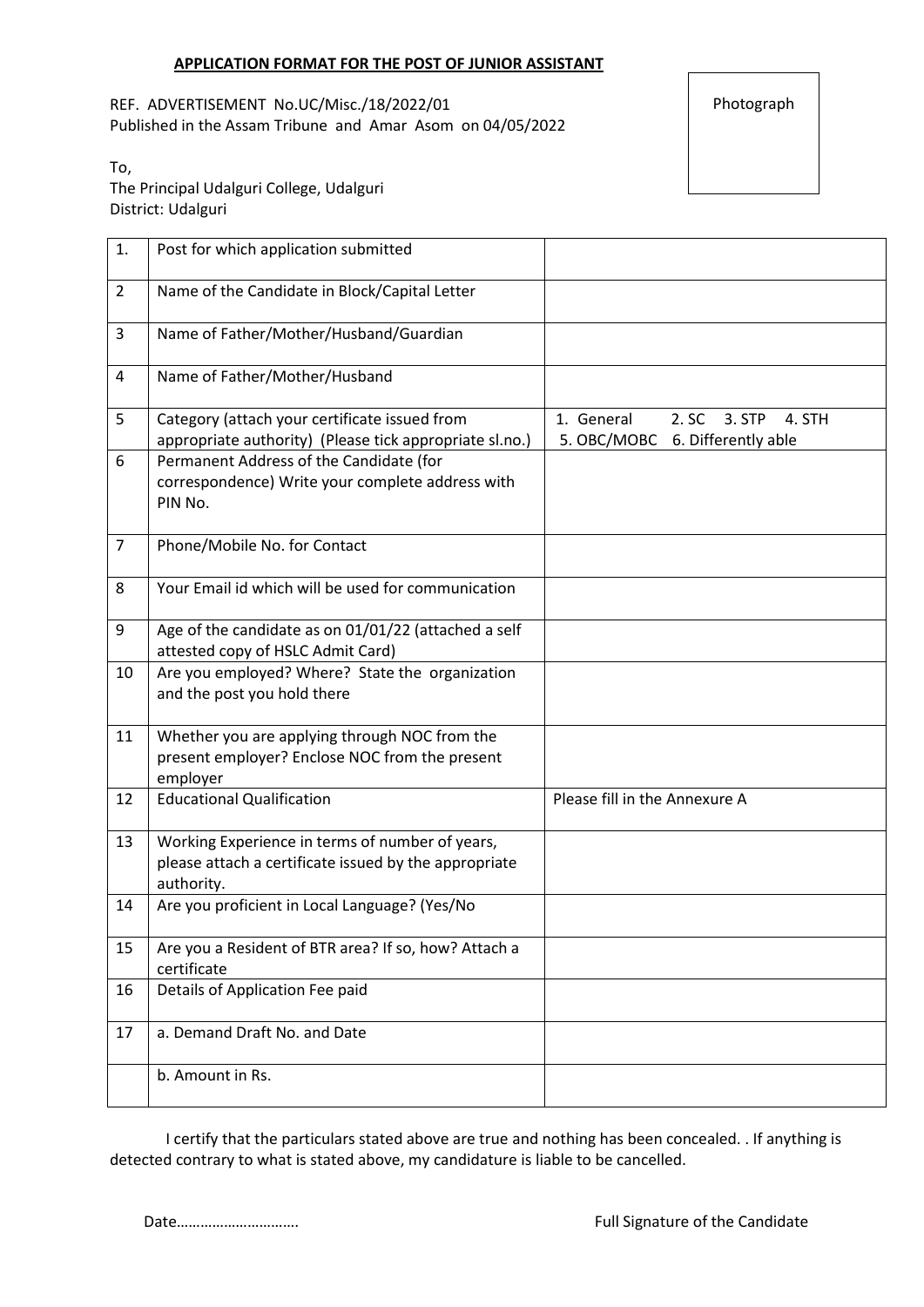#### **APPLICATION FOR THE POST OF ASST. PROFESSOR IN PROVINCIALISED COLLEGES**

#### REF. ADVERTISEMENT No.Uc/Misc./18/2022/01 Published in the Assam Tribune and Amar Asom on 04/05/2022

Photograph

To,

The Principal of Udalguri College, Udalguri District: Udalguri

| 1.  | Name of the College for which application submitted.               |                                          |     |     |  |  |
|-----|--------------------------------------------------------------------|------------------------------------------|-----|-----|--|--|
| 2.  | Post for which application submitted                               | Asst. Professor                          |     |     |  |  |
|     |                                                                    |                                          |     |     |  |  |
| 3.  | Name of the candidate in Block Capital letter                      |                                          |     |     |  |  |
| 4.  | Name of Father/Mother/Husband                                      | Relation: 1. Father 2. Mother 3. Husband |     |     |  |  |
|     | Tick the appropriate word in regard to relation                    |                                          |     |     |  |  |
| 5.  | Category, tick the appropriate serial no.                          | 1. General 2. OBC/MOBC 3.SC4. STP 5. STH |     |     |  |  |
|     |                                                                    | 6. Differently able                      |     |     |  |  |
| 6.  | Present address of the candidate (Write your complete              |                                          |     |     |  |  |
|     | address with PIN no.)                                              |                                          |     |     |  |  |
|     |                                                                    |                                          |     |     |  |  |
| 7.  | Permanent address, if permanent and present address are same       |                                          |     |     |  |  |
|     | write "do"                                                         |                                          |     |     |  |  |
|     |                                                                    |                                          |     |     |  |  |
|     |                                                                    |                                          |     |     |  |  |
| 8.  | Phone No. for contact                                              |                                          |     |     |  |  |
| 9.  | Your mail id which will be used for communication                  |                                          |     |     |  |  |
|     |                                                                    |                                          |     |     |  |  |
| 10. | Age on 1st January, 2019 attach your HSLC admit card/birth         | YY<br><b>MM</b>                          | DD. |     |  |  |
|     | certificate(it is must)                                            |                                          |     |     |  |  |
| 11. | Are you employed? Where? State the organization and the post       |                                          |     |     |  |  |
|     | you hold there.                                                    |                                          |     |     |  |  |
| 12. | Whether you are applying through NOC from the Present              |                                          |     |     |  |  |
|     | employer? Enclose NOC from Present Employer                        |                                          |     |     |  |  |
| 13. | <b>Educational Qualification</b>                                   | Please fill in the Annexure A            |     |     |  |  |
|     |                                                                    |                                          |     |     |  |  |
| 14. | Teaching Experience in terms of number of years (at least 11       |                                          |     |     |  |  |
|     | months in an academic year will be accepted as 1 year of           |                                          |     |     |  |  |
|     | experience). Attach clear certificate indicating months and years  |                                          |     |     |  |  |
|     | to this effect.                                                    |                                          |     |     |  |  |
| 15. | Are you Proficient in Local language? Tick the appropriate column  | Yes:                                     |     | No: |  |  |
| 16. | Are you Indian National, if so how?                                |                                          |     |     |  |  |
| 17. | Attach your certificate for the Reserved category from appropriate |                                          |     |     |  |  |
|     | authority.                                                         |                                          |     |     |  |  |
| 18. | Details of Application Fee paid.                                   |                                          |     |     |  |  |
|     |                                                                    |                                          |     |     |  |  |
|     |                                                                    |                                          |     |     |  |  |

Date:

I hereby certify that the particulars stated above are true and nothing has been concealed. If anything is detected contrary to what is stated above, my candidature is liable to be cancelled.